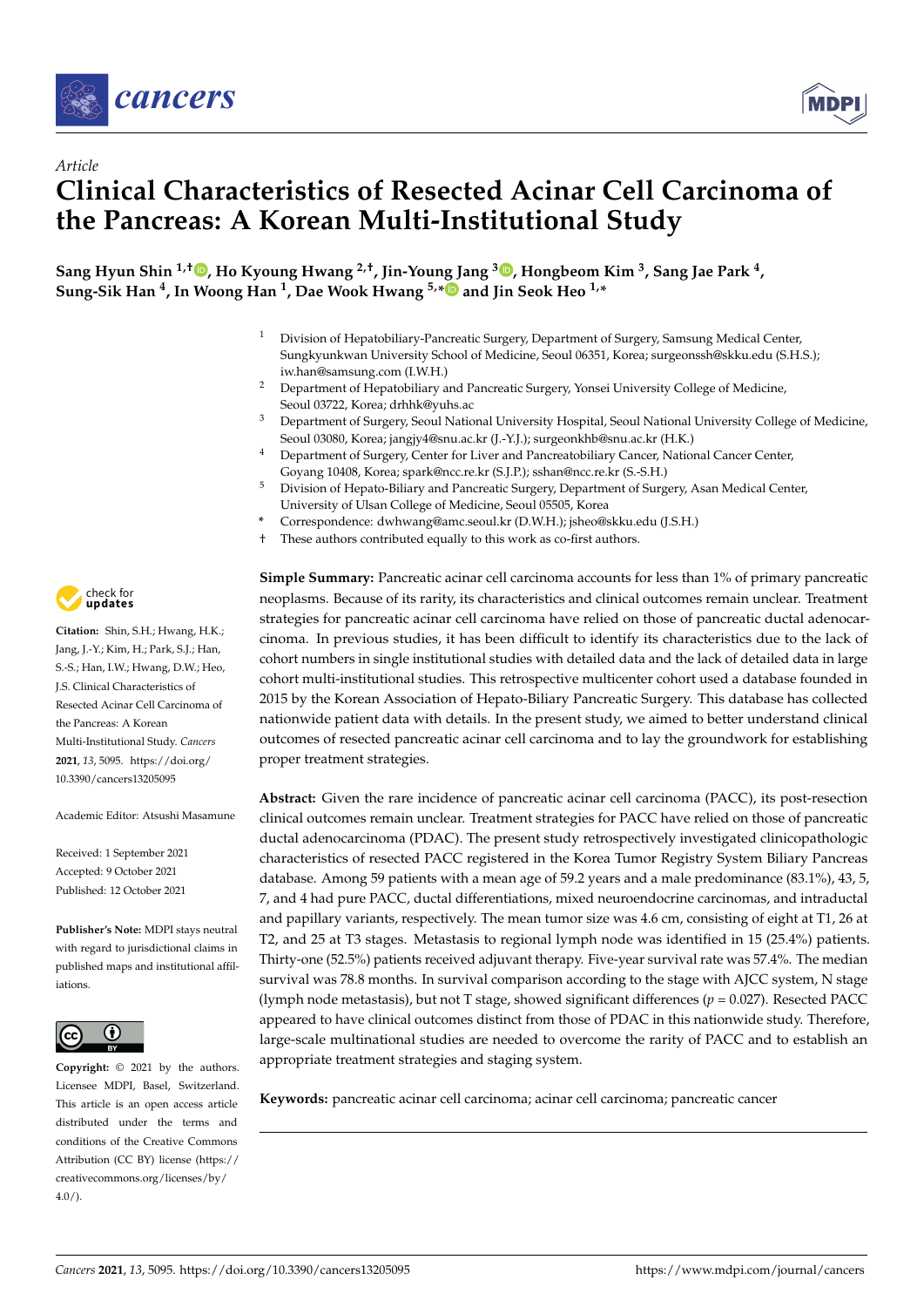#### **1. Introduction**

The pancreas is an organ with exocrine and endocrine functions. The cells that occupy most of the exocrine cells are acinar cells that can secrete pancreatic enzymes [\[1\]](#page-7-0). Nevertheless, most malignant tumors originating from the exocrine pancreas are pancreatic ductal adenocarcinoma (PDAC), with pancreatic acinar cell carcinoma (PACC) accounting for less than 1% of primary pancreatic neoplasms [\[2](#page-7-1)[–4\]](#page-7-2). Because of the rarity of PACC, it is difficult to know the exact characteristics of this disease and clinical course, as most studies reported to date only have limited numbers with data from single-center studies or multicenter studies [\[5–](#page-7-3)[10\]](#page-7-4).

It has been revealed that PACC is larger than PDAC at the time of diagnosis, with much better prognosis than PDAC [\[7](#page-7-5)[–9](#page-7-6)[,11](#page-7-7)[–13\]](#page-7-8). However, its clinical outcome after surgical resection remains unknown. Studies on the role of adjuvant therapy and appropriate regimen for PACC are also insufficient. In American Joint Committee on Cancer (AJCC) staging, the staging of PACC is not differentiated from that of PDAC, but it is classified as an exocrine pancreatic cancer [\[14\]](#page-7-9). Although adjuvant therapy would offer the potential for reducing the risk of recurrence, a clear benefit of using adjuvant therapy has not been shown yet. Previous studies on adjuvant strategies for PACC have shown mixed results regarding their efficacies [\[6](#page-7-10)[,8](#page-7-11)[,15](#page-7-12)[,16\]](#page-7-13), which have mostly relied on studies of PDAC.

PACC is clearly a disease originating from cells different from PDAC, which requires independent research. Therefore, the purpose of the present study was to better understand the clinical outcome of resected PACC using the Korea Tumor Registry System Biliary Pancreas (KOTUS-BP), a Korean nationwide database, and to lay the groundwork for establishing proper treatment strategies.

#### **2. Materials and Methods**

# *2.1. Patients Database*

This retrospective multicenter cohort study used a database founded in 2015 by the Korean Association of Hepato-Biliary Pancreatic Surgery (KAHBPS). This database, called KOTUS-BP, collected nationwide patient data retrospectively from institutions of KAHBPS members. There were 59 patients with biopsy-proven PACC resected with curative intention from the following seven institutions between January 2003 and December 2018: Severance Hospital, Ewha Womans University Hospital, Seoul National University Hospital, Seoul National University Bundang Hospital, Asan Medical Center, National Cancer Center, and Samsung Medical Center. Their clinicopathological, surgical, and postoperative data were reviewed, and their survival data were updated by each institution. This study was approved by our Institutional Review Board (IRB) (approval number: 2021-09-222). The requirement for written informed consent from participants was waived by our IRB due to the study's retrospective nature.

Tumor, node, and metastasis (TNM) staging were classified according to the AJCC Cancer Staging Manual, 8th edition [\[14\]](#page-7-9). Resection margin status was categorized as R0 or R1. If the closest safe resection margin was less than 1 mm, it was categorized as an R1 margin [\[17,](#page-7-14)[18\]](#page-7-15). Overall survival was measured as the period between surgery and death or the last visit to the outpatient center.

#### *2.2. Statistical Analysis*

All statistical analyses were performed using IBM SPSS 24 (SPSS Inc., Chicago, IL, USA). Probability (*p*) values of 0.05 or less were considered statistically significant. Actuarial survival and comparison of univariable analyses were performed using the Kaplan– Meier method with the log-rank test. Multivariable analysis was conducted using a Cox proportional hazard model to identify factors affecting patients' overall survival.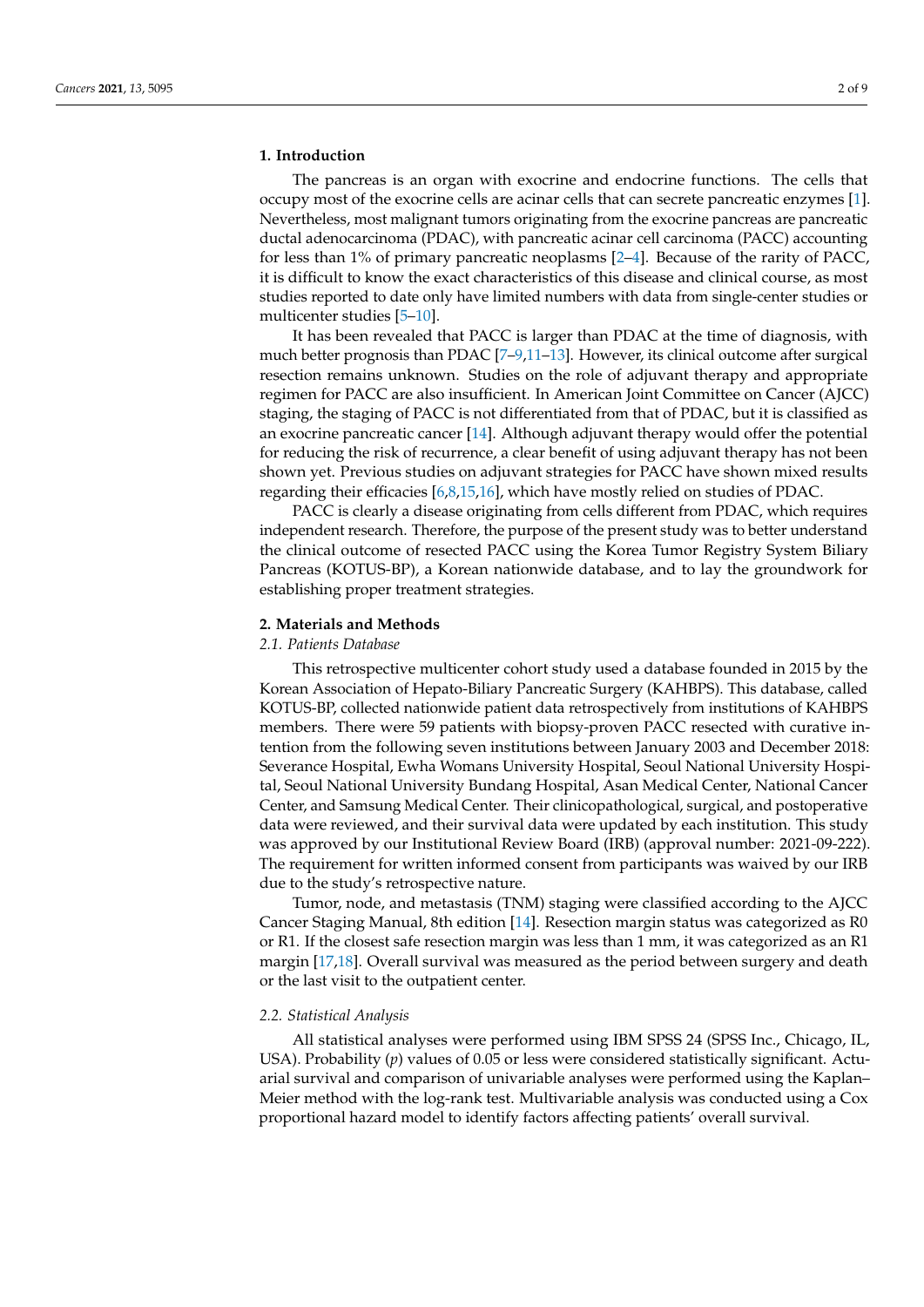# **3. Results**

# *3.1. Patients' Characteristics*

Patients' characteristics are summarized in Table [1.](#page-2-0) Of a total of 59 patients, there was a male predominance (83.1%). The mean age at diagnosis was 59.2 years. Preoperative CEA and CA19-9 levels were elevated in two (3.4%) and seven (11.9%) patients, respectively. The most predominant surgery was pancreaticoduodenectomy/pylorus-preserving pancreaticoduodenectomy (PD/PPPD) (*n* = 30, 50.8%), followed by distal pancreatectomy (DP) (*n* = 21, 35.6%). The mean tumor size at surgery was 4.6 cm. Historical variants of PACC were observed in 16 (27.1%) patients, including ductal differentiation in 5 (8.5%), mixed acinar-neuroendocrine carcinoma in 7 (11.9%), and intraductal and papillary variants in 4 (6.8%). According to cancer staging of AJCC 8th edition, 8 (13.6%), 26 (44.1%), and 25 (42.4%) patients had T1, T2, and T3 tumors, respectively. Lymph node metastasis was found in 15 (25.4%), consisting of 11 (18.6%) of N1 and 4 (6.8%) of N2. Complete microscopic resection (R0) was achieved in 55 (93.2%). In terms of adjuvant therapy, 31 (52.5%) patients underwent chemotherapy (*n* = 22, 37.3%) or concurrent chemo-radiation therapy  $(n = 9, 15.3\%)$ .

| <b>Table 1.</b> Characteristics of patients ( $n = 59$ ). |  |
|-----------------------------------------------------------|--|
|-----------------------------------------------------------|--|

<span id="page-2-0"></span>

| Characteristics                      | $n$ (%) or Mean ( $\pm$ SD) | Characteristics           | <i>n</i> (%) or Mean ( $\pm$ SD) |
|--------------------------------------|-----------------------------|---------------------------|----------------------------------|
| Age, year                            | 59.2 $(\pm 11.6)$           | T stage, AJCC 8th edition |                                  |
| BMI, $\text{kg/m}^2$                 | 23.3 $(\pm 3.3)$            | T1                        | 8(13.6)                          |
| Sex                                  |                             | T <sub>2</sub>            | 26 (44.1)                        |
| Male                                 | 49 (83.1)                   | T <sub>3</sub>            | 25(42.4)                         |
| Female                               | 10(16.9)                    | N stage, AJCC 8th edition |                                  |
| <b>CEA</b>                           |                             | N <sub>0</sub>            | 44 (74.6)                        |
| Normal                               | 55 (93.2)                   | N1                        | 11(18.6)                         |
| Elevated                             | 2(3.4)                      | N <sub>2</sub>            | 4(6.8)                           |
| NA                                   | 2(3.4)                      | Staging, AJCC 8th edition |                                  |
| CA19-9                               |                             | Stage IA                  | 8(13.6)                          |
| Normal                               | 47 (79.7)                   | Stage IB                  | 16(27.1)                         |
| Elevated                             | 7(11.9)                     | Stage IIA                 | 20(33.9)                         |
| NA                                   | 5(8.5)                      | Stage IIB                 | 11(18.6)                         |
| Surgery                              |                             | Stage III                 | 4(6.8)                           |
| PD/PPPD                              | 30(50.8)                    | R status                  |                                  |
| DP                                   | 21(35.6)                    | R <sub>0</sub>            | 55 (93.2)                        |
| TP                                   | 3(5.1)                      | R1                        | 4(6.8)                           |
| CP                                   | 1(1.7)                      | Adjuvant therapy          |                                  |
| Enucleation                          | 4(6.8)                      | N <sub>o</sub>            | 28 (47.5)                        |
| Tumor location                       |                             | Chemotherapy              | 22(37.3)                         |
| Head                                 | 33(55.9)                    | Chemo-Radiation therapy   | 9(15.3)                          |
| Body                                 | 3(5.1)                      | Chemotherapy regimen      |                                  |
| Tail                                 | 22(37.3)                    | No                        | 28 (47.5)                        |
| Diffuse                              | 1(1.7)                      | 5-fluorouracil based      | 18(30.5)                         |
| Size, cm                             | 4.6(3.0)                    | Gemcitabine based         | 13(22.0)                         |
| Pathology                            |                             |                           |                                  |
| Acinar cell carcinoma                | 43 (72.9)                   |                           |                                  |
| Ductal differentiation               | 5(8.5)                      |                           |                                  |
| Neuroendocrine mixed                 | 7(11.9)                     |                           |                                  |
| Intraductal and papillary<br>variant | 4(6.8)                      |                           |                                  |

SD = standard deviation, BMI = body mass index, NA = not available, PD/PPPD = pancreaticoduodenectomy/pylorus-preserving pancreaticoduodenectomy, DP = distal pancreatectomy, TP = total pancreatectomy, CP = central pancreatectomy, AJCC = American Joint Committee on Cancer.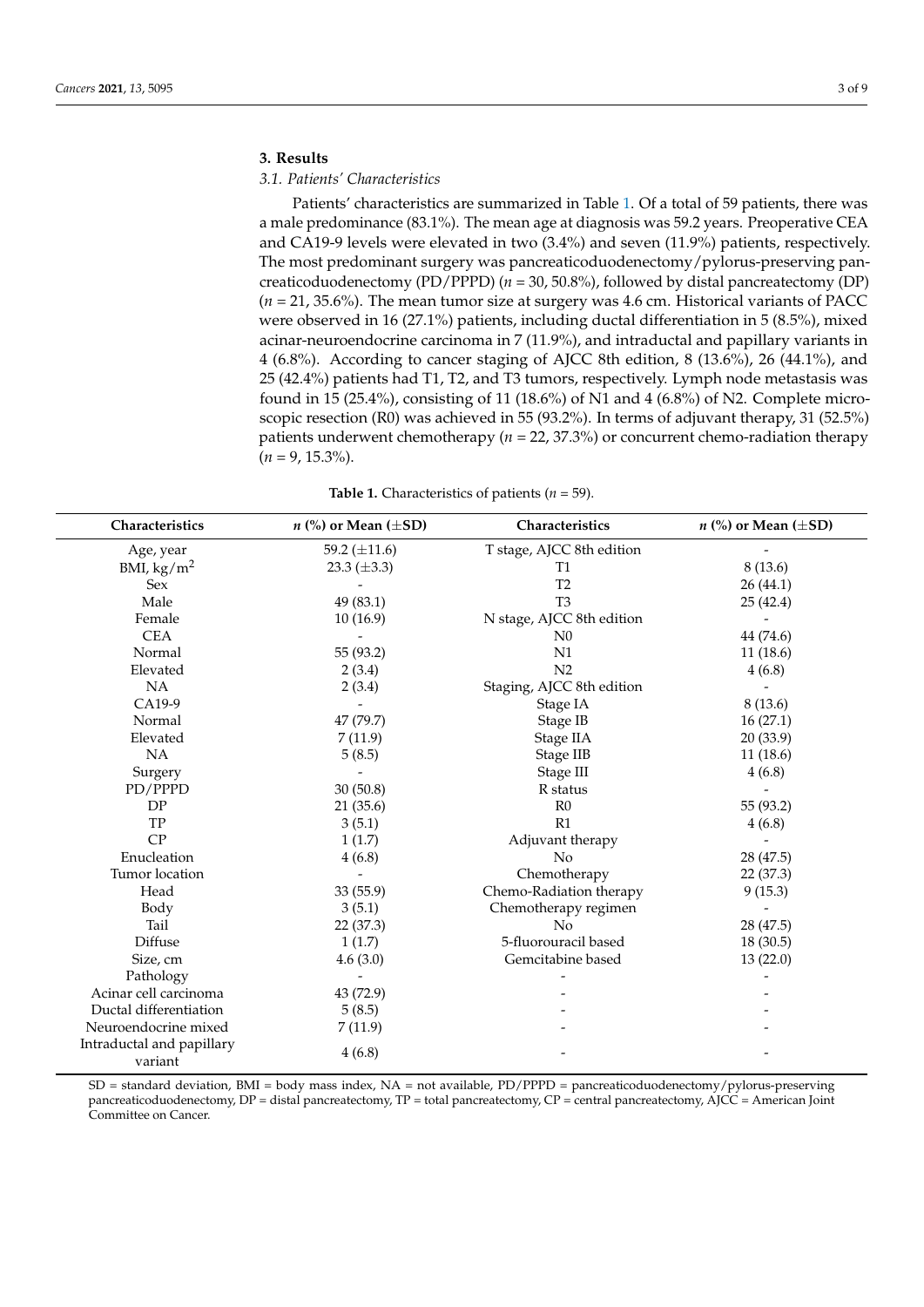# *3.2. Treatment Outcomes and Prognostic Factors*

With a median follow-up period of 30.3 months, the median disease-free survival was 30.9 months, and the median overall survival was 78.8 months (Figure [1\)](#page-3-0). Five-year diseasefree survival and overall survival rates were 38.5% and 57.4%, respectively (Figure [1\)](#page-3-0). Figure [2](#page-4-0) shows survival comparisons according to cancer staging of the exocrine pancreatic tumor of the AJCC 8th edition. While N2 regional lymph node metastasis showed poorer prognosis than N0 ( $p = 0.011$ ), N0 and N1 did not reflect survival differences (Figure [2A](#page-4-0)). In patients without regional lymph node metastasis (N0), T stage did not show survival differences between e[ac](#page-4-0)h stage (Figure 2B). The median survival was 77.4 months in stage IA, not reached in stage IB, 78.8 months in stage IIA, 57.6 months in stage IIB, and burge III, not reached in stage ID, I wis include in stage-fit, for its months in stage-fit), and 20.2 months in stage-III (Figure [2C](#page-4-0)).

In terms of adjuvant therapy, the kind of therapeutic modality did not show significant survival differences (Figure 3A). Although gemcitabine (GEM)-based chemotherapy did not show significant survival difference compared with no therapy ( $p = 0.518$ ) or compared with 5-fluorouracil (5-FU)-based chemotherapy (*p* = 0.196), 5-fluorouracil-based chemotherapy showed poorer survival than [no](#page-5-0) adjuvant therapy ( $p = 0.035$ , Figure 3B).

Multivariable analysis using a Cox proportional hazard model (Table [2\)](#page-5-1) revealed that<br>ences of the metastasis without regional lymph node metastasis (ND), T stage did not metastasis (ND), T stage patients' overall survival was poor if they had elevated CA19-9 level (hazard ratio (HR):<br>24.079). N2.stage (HR): 12.982), and 5 fluoresses il based above there are (HR): 5722). On 24,078), N2 stage (HR: 13,882), and 5-fluorouracil-based chemotherapy (HR: 5733). On  $T_{100}$ ,  $T_{12}$  stage  $T_{11}$ ,  $T_{200}$ , and  $T_{200}$  months in stage in stage in stage IA,  $T_{200}$ ,  $T_{11}$ ,  $T_{200}$ ,  $T_{11}$ ,  $T_{200}$ ,  $T_{11}$ ,  $T_{200}$ ,  $T_{11}$ ,  $T_{200}$ ,  $T_{11}$ ,  $T_{200}$ ,  $T_{11}$ ,  $T_{200}$ ,  $T_{$ (HR: 0.018).  $H = \frac{1}{2}$  months in stage III (Figure 2C).

<span id="page-3-0"></span>

**Figure 1.** Kaplan–Meier survival curves of disease-free survival and overall survival ( $n = 59$ ). (A) The median disease-free survival was 30.9 months and the 5-year disease-free survival rate was 38.5%. (B) The median overall survival was months and the 5-year survival rate was 57.4%. 78.8 months and the 5-year survival rate was 57.4%.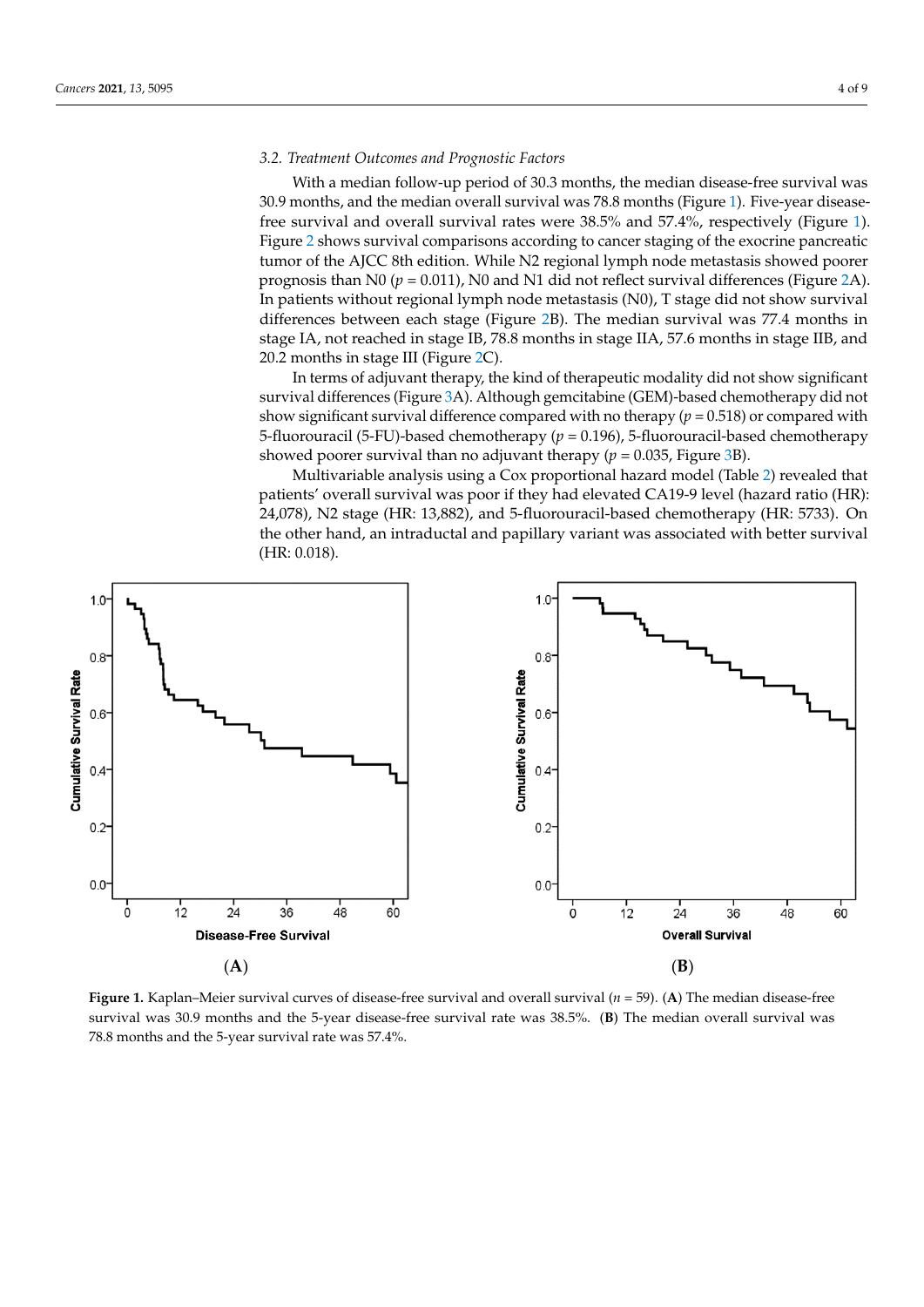

<span id="page-4-0"></span>*Cancers* **2021**, *13*, 5095 5 of 9

Figure 2. Kaplan–Meier survival curves according to the American Joint Committee on Cancer staging [\[14\]](#page-7-9). (A) When the analysis considered N stage ( $n = 59$ ), there was a significant difference between N0 and N2 ( $p = 0.011$ ), although there  $t_{\rm{p}} = 0.010$ ,  $\frac{\rm{M}}{\rm{M}} = 0.010$ ,  $\frac{\rm{M}}{\rm{M}} = 0.010$ ,  $\frac{\rm{m}}{\rm{m}} = 0.010$ ,  $\frac{\rm{m}}{\rm{m}} = 0.010$ ,  $\frac{\rm{m}}{\rm{m}} = 0.010$ ,  $\frac{\rm{m}}{\rm{m}} = 0.010$ ,  $\frac{\rm{m}}{\rm{m}} = 0.010$ ,  $\frac{\rm{m}}{\rm{m}} = 0.010$ ,  $\frac{\rm{m}}{\rm{m}} = 0.01$ was no significant difference in comparison of N0 vs. N1 ( $p = 0.246$ ) or N1 vs. N2 ( $p = 0.219$ ). The median survival was 96.3 months in N0, 57.6 months in N1, and 20.2 months in N2. (**B**) When the analysis considered T stage in N0 patients ( $n=44$ ), there was no significant difference between T stages ( $p=0.604$  for T1 vs. T2,  $p=0.263$  for T2 vs. T3, and  $p=0.729$  for T1 vs. T3). The median survival was 77.5 months in T1, not reached in T2, and 78.8 months in T3. (C) The median survival was 77.4 months in stage IA, not reached in stage IB, 78.8 months in stage IIA, 57.6 months in stage IIB, and 20.2 months in stage III. Stage III showed significant differences with other stages ( $p = 0.21$  for IA vs. III and  $p = 0.39$  for IIA vs. III).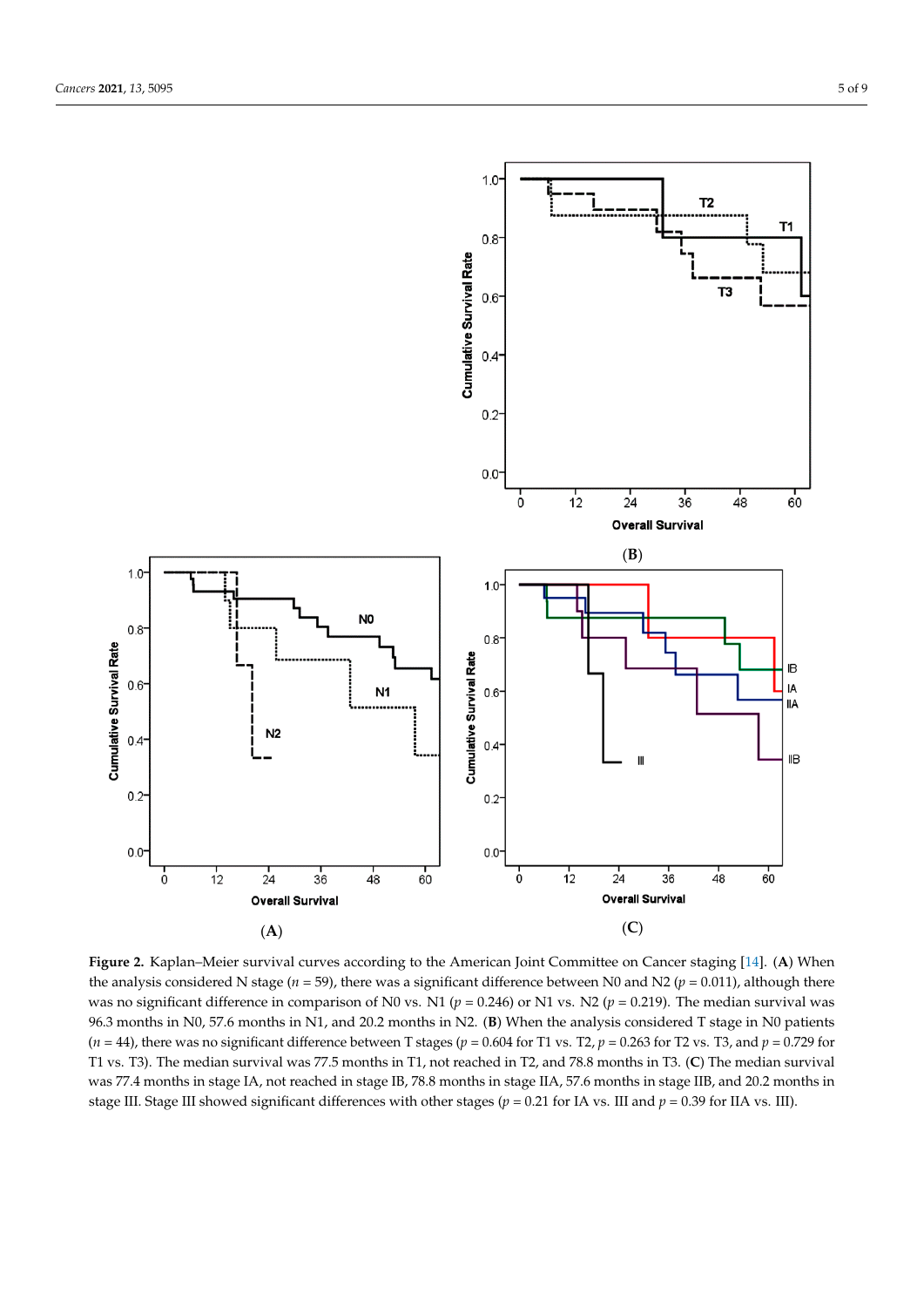

<span id="page-5-0"></span>

Figure 3. Kaplan-Meier survival curves according to the adjuvant therapy and its regimen. (A) Modalities of adjuvant therapy did not show significant survival differences.  $p$  value was 0.115 between no therapy and chemotherapy, 0.929 between between chemotherapy and concurrent chemo-radiation therapy, and 0.199 between no therapy and concurrent chemo-chemotherapy and concurrent chemo-radiation therapy, and 0.199 between no therapy and concurrent chemo-radiation therapy. (B) In comparisons according to chemotherapy regimens, 5-fluorouracil-based chemotherapy showed better better survival than no therapy (*p* = 0.035). However, generally did not survival than not survival survival survival survival survival survival survival survival survival survival survival survival survival survival surv survival than no therapy ( $p = 0.035$ ). However, gemcitabine-based chemotherapy did not show a significant survival difference compared with no therapy ( $p = 0.518$ ) or compared with 5-fluorouracil-based chemotherapy ( $p = 0.196$ ).

| <b>Factors</b>                       | Univariable                        |       | Multivariable |                     |                 |
|--------------------------------------|------------------------------------|-------|---------------|---------------------|-----------------|
|                                      | <b>Median Survival</b><br>(Months) | v     | v             | <b>Hazard Ratio</b> | 95% CI          |
| Elevated CA 19-9                     | 52.5                               | 0.045 | 0.01          | 24.078              | 2137-271,319    |
| Intraductal and papillary<br>variant | Not reached                        | 0.023 | 0.014         | 0.018               | $0.001 - 0.445$ |
| N <sub>2</sub> stage                 | 20.2                               | 0.036 | 0.027         | 13.882              | 1339-143,931    |
| 5-fluorouracil-based                 | 53.0                               | 0.042 | 0.048         | 5.733               | 1015-32,379     |

<span id="page-5-1"></span> $m_{\rm C}$  and a  $C_{\rm C}$  proportional hazard model (Table 2) revealed that model (Table 2) revealed that  $\sigma$ **Table 2.** Survival analysis for identifying factors affecting patients' overall survival using a Cox proportional hazard model.

 $C_1$  – connuence muery at. CI = confidence interval.

#### $\Lambda$  Discussion **4. Discussion**

The present study revealed the characteristics and postoperative outcomes of resected Fractional database of Korea. Compared with PDAC, PACC was PACC using a multi-institutional database of Korea. Compared with PDAC, PACC was detected at a younger age. In addition, tumor markers including CEA and CA19-9 did **4. Discussion**  logical features, PACC had a relatively larger size and lower rate of regional lymph node metastases than PDAC. TNM staging of exocrine pancreatic tumor of AJCC could not discriminate survival difference in PACC. In addition, PACC had better survival than PDAC, although current adjuvant therapy did not show a clear survival-improving effect. not seem to be sensitive markers in terms of clinical features of PACC. In terms of patho-

> In terms of tumor markers, elevated level of serum CA19-9 has been accepted as a sensitive marker for diagnosis of pancreatic cancer, with a pooled sensitivity of 75.4% in a previous meta-analysis [19]. Although CA19-9 can be elevated in nonmalignant diseases and other gastrointestinal tumors, it is elevated in approximately 65% of patients with pancreatic cancer. It has been the most widely accepted marker and prognostic factor to date for evaluating the performance of a treatment as well as for the diagnosis of initial or recurrent pancreatic cancer [\[20](#page-7-17)[–27\]](#page-8-0). However, it is limited to studies on PDAC. In the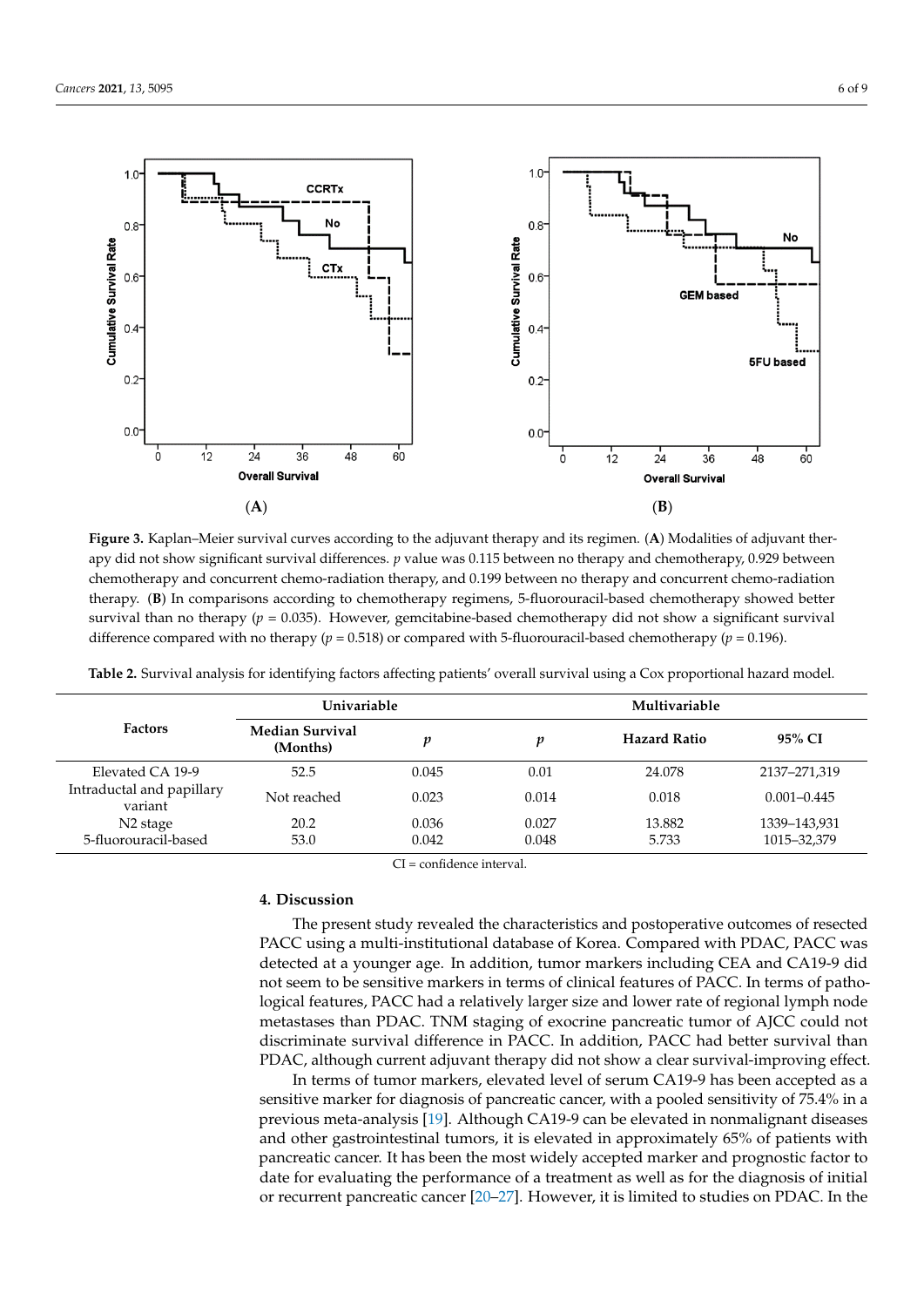present study, CA19-9 was elevated in only 11.9% of patients with PACC, similar to results of a previous study [\[9\]](#page-7-6). Although its elevation was associated with poorer survival (HR: 24,078, 95% CI: 2137–271,319), PACCs with normal CA19-9 levels accounted for a much larger proportion. Its prognostic value should be re-assessed in a larger cohort.

In most previous studies on PDAC, the mean tumor size at surgery is approximately 3 cm, and regional lymph node metastases are found for more than half of resected PDAC [\[25\]](#page-8-1). These two factors are always considered as prognosticators. Therefore, TNM cancer staging of exocrine pancreatic tumor in AJCC 8th edition was established for tumor size and number of regional lymph node metastasis. The present study showed that tumor size (T stage) did not reflect survival differences in resected PACC. Although lymph node metastasis (N stage) was significantly associated with survival, the rate of metastatic lymph node was low. It seemed difficult to adequately reflect the survival difference of resected PACC.

In terms of adjuvant therapy for resected pancreatic cancer, 5-FU- or GEM-based chemotherapy has been the mainstream regimen [\[28–](#page-8-2)[32\]](#page-8-3). Although there has been no innovative medicine yet, various therapeutic strategies for adjuvant therapy have been recommended for patients with "pancreatic ductal adenocarcinoma", showing effective benefit for survival. Although similar strategies have been applied to PACC in many institutes, the efficacy of adjuvant therapy has shown mixed results in previous studies [\[33](#page-8-4)[,34\]](#page-8-5). Prospective randomized trials are still lacking. In the present study, 52.7% of all cohorts received adjuvant therapy including 5-FU- or GEM-based chemotherapy. Survival comparison showed that neither the therapeutic regimen nor the adjuvant therapy itself contributed to survival improvement. Rather, multivariable analysis showed poor survival in patients receiving 5-FU-based chemotherapy, which was thought to be due to the small number of study cohorts.

Although the present study was conducted using a nationwide multi-institutional database, there are limitations related to its retrospective design and the rarity of the disease. Patient cohorts of this study were inconsistent, including inaccurate diagnosis preoperatively and inconsistent postoperative treatment between institutions due to the lack of a unified therapeutic strategy. For example, since the adjuvant therapeutic strategies including chemotherapeutic regimen or radiotherapy were applied quite differently depending on the institution or physician, the exact chemotherapeutic regimen or radiotherapeutic dose could not be clearly presented in this study. Because of such inconsistency, there might be a limitation in understanding the natural history of resected PACC or the exact role of adjuvant therapy. In addition, despite a nationwide database being used to overcome the rarity, it still seemed difficult to completely overcome the numerical limitations of this rare disease. However, the present study was a study using the database of KAHBPS (KOTUS-BP), which contained detailed data from multi-institutions across the country to overcome the numerical limitations of a single institution [\[9](#page-7-6)[,15\]](#page-7-12) and the lack of detailed data of large cohorts [\[11,](#page-7-7)[13\]](#page-7-8) shown in previous studies.

#### **5. Conclusions**

In conclusion, although it was impossible to determine definite characteristics of PACC from this nationwide study, it confirmed that PACC and PDAC were clearly different diseases. The staging system designed based on the study of PDAC does not reflect the prognosis of PACC, and it is uncertain whether adjuvant therapeutic strategies targeting PDAC improve the prognosis of PACC. Further research is needed to establish through international collaboration proper treatment strategies for PACC.

**Author Contributions:** Conceptualization, S.H.S., H.K.H., D.W.H., and J.S.H.; methodology, S.H.S., H.K.H., D.W.H., J.-Y.J., H.K., and J.S.H.; software, S.H.S., H.K.H., S.J.P., S.-S.H., D.W.H., and J.S.H.; validation, S.H.S., H.K.H., I.W.H., D.W.H., and J.S.H.; formal analysis, S.H.S., H.K.H., I.W.H., D.W.H., and J.S.H.; investigation, S.H.S., H.K.H., D.W.H., and J.S.H.; resources, S.H.S., H.K.H., S.J.P., S.-S.H., D.W.H., and J.S.H.; data curation, S.H.S., H.K.H., I.W.H., D.W.H., J.-Y.J., H.K., and J.S.H.; writing original draft preparation, S.H.S., and H.K.H.; writing—review and editing, S.H.S., H.K.H., D.W.H.,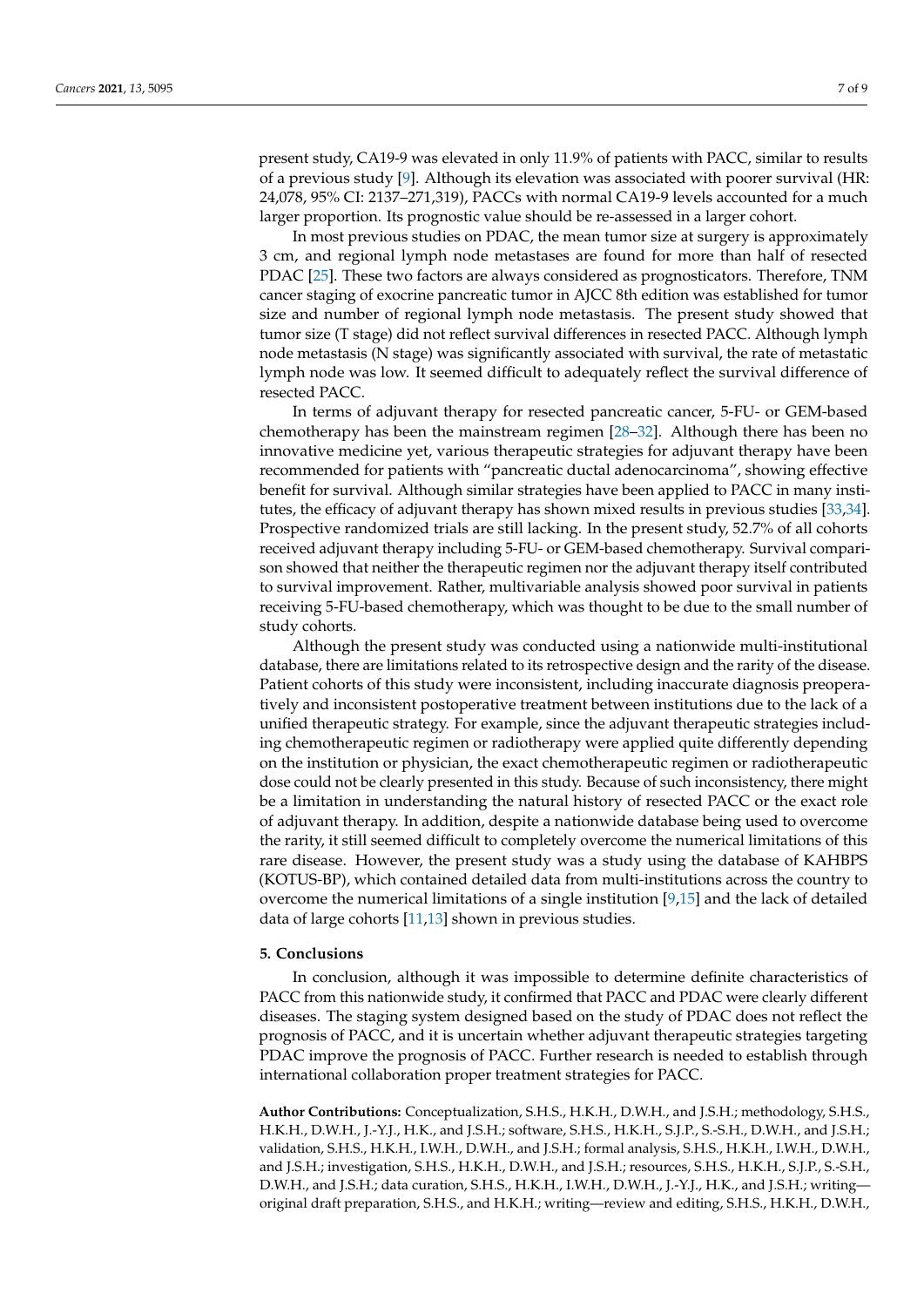and J.S.H.; visualization, S.H.S., H.K.H., D.W.H., and J.S.H.; supervision, D.W.H., and J.S.H.; project administration, S.H.S., H.K.H., D.W.H., and J.S.H. All authors have read and agreed to the published version of the manuscript.

**Funding:** This research received no external funding.

**Institutional Review Board Statement:** The study was conducted according to the guidelines of the Declaration of Helsinki, and the study was approved by the Institutional Review Board of SAMSUNG MEDICAL CENTER on 12 October 2020 (approval number: 2021-09-222).

**Informed Consent Statement:** Patient consent was waived by our IRB due to the study's retrospective nature.

**Data Availability Statement:** The datasets generated and/or analyzed during the current study are not publicly available but are available from the corresponding author on reasonable request.

**Conflicts of Interest:** The authors declare no conflict of interest.

# **References**

- <span id="page-7-0"></span>1. Williams, J.A. Regulation of pancreatic acinar cell function. *Curr. Opin. Gastroenterol.* **2006**, *22*, 498–504. [\[CrossRef\]](http://doi.org/10.1097/01.mog.0000239863.96833.c0) [\[PubMed\]](http://www.ncbi.nlm.nih.gov/pubmed/16891880)
- <span id="page-7-1"></span>2. Chen, J.; Baithun, S.I. Morphological study of 391 cases of exocrine pancreatic tumours with special reference to the classification of exocrine pancreatic carcinoma. *J. Pathol.* **1985**, *146*, 17–29. [\[CrossRef\]](http://doi.org/10.1002/path.1711460103) [\[PubMed\]](http://www.ncbi.nlm.nih.gov/pubmed/2989468)
- 3. Chen, J.; Baithun, S.I.; Ramsay, M.A. Histogenesis of pancreatic carcinomas: A study based on 248 cases. *J. Pathol.* **1985**, *146*, 65–76. [\[CrossRef\]](http://doi.org/10.1002/path.1711460108)
- <span id="page-7-2"></span>4. Ordóñez, N.G. Pancreatic acinar cell carcinoma. *Adv. Anat. Pathol.* **2001**, *8*, 144–159.
- <span id="page-7-3"></span>5. He, C.; Zhang, Y.; Cai, Z.; Duan, F.; Lin, X.; Li, S. Nomogram to predict cancer-specific survival in patients with pancreatic acinar cell carcinoma: A competing risk analysis. *J. Cancer* **2018**, *9*, 4117–4127. [\[CrossRef\]](http://doi.org/10.7150/jca.26936)
- <span id="page-7-10"></span>6. Holen, K.D.; Klimstra, D.S.; Hummer, A.; Gonen, M.; Conlon, K.; Brennan, M.; Saltz, L.B. Clinical characteristics and outcomes from an institutional series of acinar cell carcinoma of the pancreas and related tumors. *J. Clin. Oncol.* **2002**, *20*, 4673–4678. [\[CrossRef\]](http://doi.org/10.1200/JCO.2002.02.005)
- <span id="page-7-5"></span>7. Matos, J.M.; Schmidt, C.M.; Turrini, O.; Agaram, N.P.; Niedergethmann, M.; Saeger, H.D.; Merchant, N.; Johnson, C.S.; Lillemoe, K.D.; Grützmann, R. Pancreatic acinar cell carcinoma: A multi-institutional study. *J. Gastrointest. Surg.* **2009**, *13*, 1495–1502. [\[CrossRef\]](http://doi.org/10.1007/s11605-009-0938-z)
- <span id="page-7-11"></span>8. Patel, D.J.; Lutfi, W.; Sweigert, P.; Eguia, E.; Abood, G.; Knab, L.; Kuo, P.C.; Baker, M.S. Clinically resectable acinar cell carcinoma of the pancreas: Is there a benefit to adjuvant systemic therapy? *Am. J. Surg.* **2020**, *219*, 522–526. [\[CrossRef\]](http://doi.org/10.1016/j.amjsurg.2019.10.013) [\[PubMed\]](http://www.ncbi.nlm.nih.gov/pubmed/31677782)
- <span id="page-7-6"></span>9. Seo, S.; Yoo, C.; Kim, K.P.; Ryoo, B.Y.; Chang, H.M.; Hong, S.M.; Lee, J.H.; Song, K.B.; Hwang, D.W.; Kim, K.H. Clinical outcomes of patients with resectable pancreatic acinar cell carcinoma. *J. Dig. Dis.* **2017**, *18*, 480–486. [\[CrossRef\]](http://doi.org/10.1111/1751-2980.12505)
- <span id="page-7-4"></span>10. Xing-Mao, Z.; Hong-Juan, Z.; Qing, L.; Qiang, H. Pancreatic acinar cell carcinoma—Case report and literature review. *BMC Cancer* **2018**, *18*, 1083. [\[CrossRef\]](http://doi.org/10.1186/s12885-018-5008-z)
- <span id="page-7-7"></span>11. Kitagami, H.; Kondo, S.; Hirano, S.; Kawakami, H.; Egawa, S.; Tanaka, M. Acinar cell carcinoma of the pancreas: Clinical analysis of 115 patients from Pancreatic Cancer Registry of Japan Pancreas Society. *Pancreas* **2007**, *35*, 42–46. [\[CrossRef\]](http://doi.org/10.1097/mpa.0b013e31804bfbd3) [\[PubMed\]](http://www.ncbi.nlm.nih.gov/pubmed/17575544)
- 12. Mansfield, A.; Tafur, A.; Smithedajkul, P.; Corsini, M.; Quevedo, F.; Miller, R. Mayo Clinic experience with very rare exocrine pancreatic neoplasms. *Pancreas* **2010**, *39*, 972–975. [\[CrossRef\]](http://doi.org/10.1097/MPA.0b013e3181df273b) [\[PubMed\]](http://www.ncbi.nlm.nih.gov/pubmed/20622706)
- <span id="page-7-8"></span>13. Wisnoski, N.C.; Townsend, C.M., Jr.; Nealon, W.H.; Freeman, J.L.; Riall, T.S. 672 patients with acinar cell carcinoma of the pancreas: A population-based comparison to pancreatic adenocarcinoma. *Surgery* **2008**, *144*, 141–148. [\[CrossRef\]](http://doi.org/10.1016/j.surg.2008.03.006)
- <span id="page-7-9"></span>14. Amin, M.B.; Edge, S.B.; Greene, F.L.; Byrd, D.R.; Brookland, R.K.; Washington, M.K.; Gershenwald, J.E.; Compton, C.C.; Hess, K.R.; Sullivan, D.C. *AJCC Cancer Staging Manual*, 8th ed.; Springer International Publishing: New York, NY, USA, 2017; p. 3319406175.
- <span id="page-7-12"></span>15. Seth, A.K.; Argani, P.; Campbell, K.A.; Cameron, J.L.; Pawlik, T.M.; Schulick, R.D.; Choti, M.A.; Wolfgang, C.L. Acinar cell carcinoma of the pancreas: An institutional series of resected patients and review of the current literature. *J. Gastrointest. Surg.* **2008**, *12*, 1061–1067. [\[CrossRef\]](http://doi.org/10.1007/s11605-007-0338-1)
- <span id="page-7-13"></span>16. Glazer, E.S.; Neill, K.G.; Frakes, J.M.; Coppola, D.; Hodul, P.J.; Hoffe, S.E.; Pimiento, J.M.; Springett, G.M.; Malafa, M.P. Systematic review and case series report of acinar cell carcinoma of the pancreas. *Cancer Control* **2016**, *23*, 446–454. [\[CrossRef\]](http://doi.org/10.1177/107327481602300417)
- <span id="page-7-14"></span>17. Verbeke, C.; Leitch, D.; Menon, K.; McMahon, M.; Guillou, P.; Anthoney, A. Redefining the R1 resection in pancreatic cancer. *Br. J. Surg.* **2006**, *93*, 1232–1237. [\[CrossRef\]](http://doi.org/10.1002/bjs.5397)
- <span id="page-7-15"></span>18. Esposito, I.; Kleeff, J.; Bergmann, F.; Reiser, C.; Herpel, E.; Friess, H.; Schirmacher, P.; Büchler, M.W. Most pancreatic cancer resections are R1 resections. *Ann. Surg. Oncol.* **2008**, *15*, 1651–1660. [\[CrossRef\]](http://doi.org/10.1245/s10434-008-9839-8)
- <span id="page-7-16"></span>19. Zhang, Y.; Yang, J.; Li, H.; Wu, Y.; Zhang, H.; Chen, W. Tumor markers CA19-9, CA242 and CEA in the diagnosis of pancreatic cancer: A meta-analysis. *Int. J. Clin. Exp. Med.* **2015**, *8*, 11683–11691. [\[PubMed\]](http://www.ncbi.nlm.nih.gov/pubmed/26380005)
- <span id="page-7-17"></span>20. Wong, D.; Ko, A.H.; Hwang, J.; Venook, A.P.; Bergsland, E.K.; Tempero, M.A. Serum CA19-9 decline compared to radiographic response as a surrogate for clinical outcomes in patients with metastatic pancreatic cancer receiving chemotherapy. *Pancreas* **2008**, *37*, 269–274. [\[CrossRef\]](http://doi.org/10.1097/MPA.0b013e31816d8185)